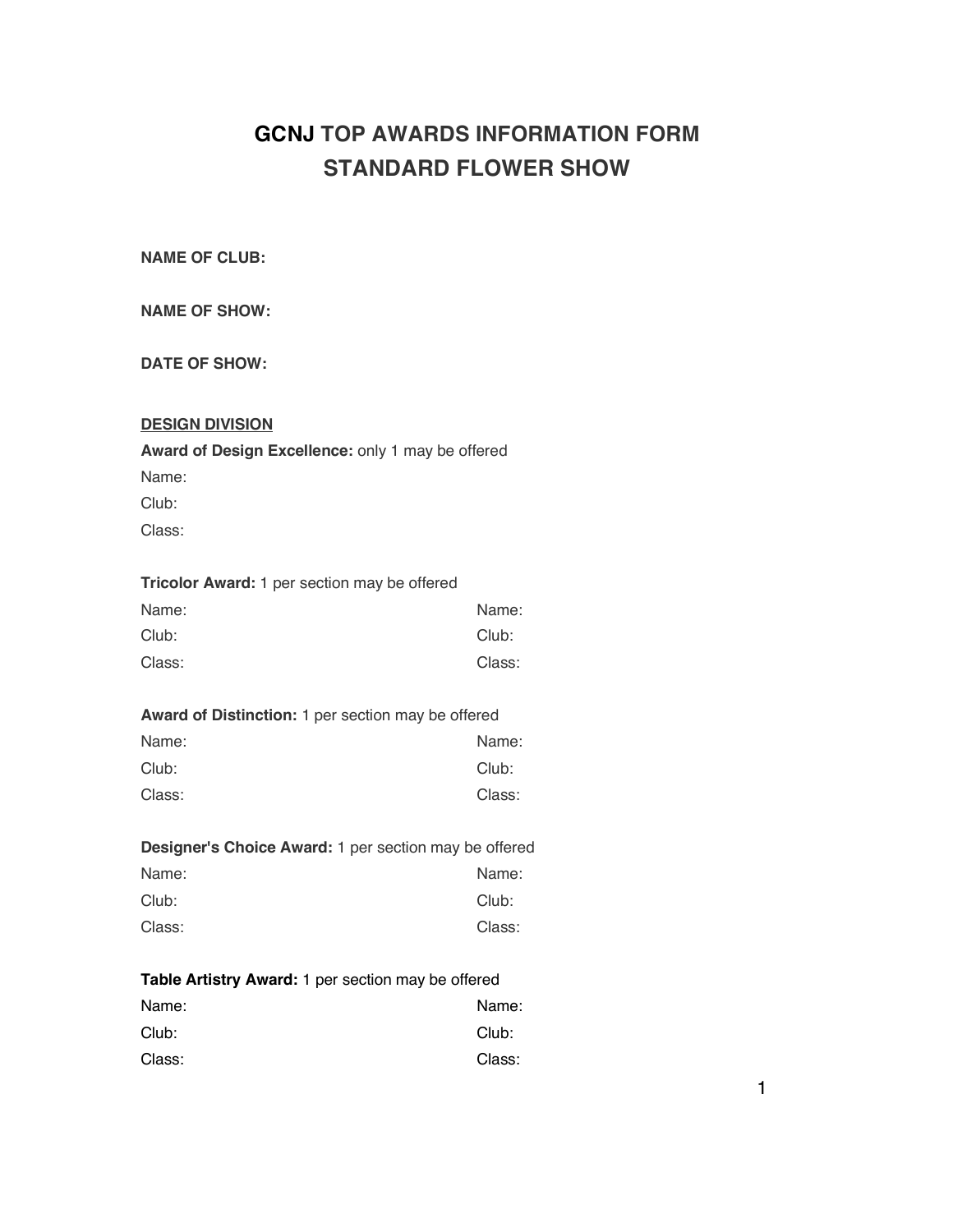## **Petite Award:** 1 per section may be offered Name: Name: Club: Club: Class: Class:

## **Novice Award:** # determined by club

Name:

Club:

Class:

## **HORTICULTURE DIVISION**

## **Award of Horticultural Excellence**: only 1 may be offered

Name:

Club:

Class:

#### **Award of Merit:** 1 per section may be offered

| Name:  | Name:  |
|--------|--------|
| Club:  | Club:  |
| Class: | Class: |
|        |        |
| Name:  | Name:  |
| Club:  | Club:  |
| Class: | Class: |
|        |        |
| Name:  | Name:  |
| Club:  | Club:  |
| Class: | Class: |

#### **Arboreal Award:** 1 per section may be offered

| Name:  | Name:  |
|--------|--------|
| Club:  | Club:  |
| Class: | Class: |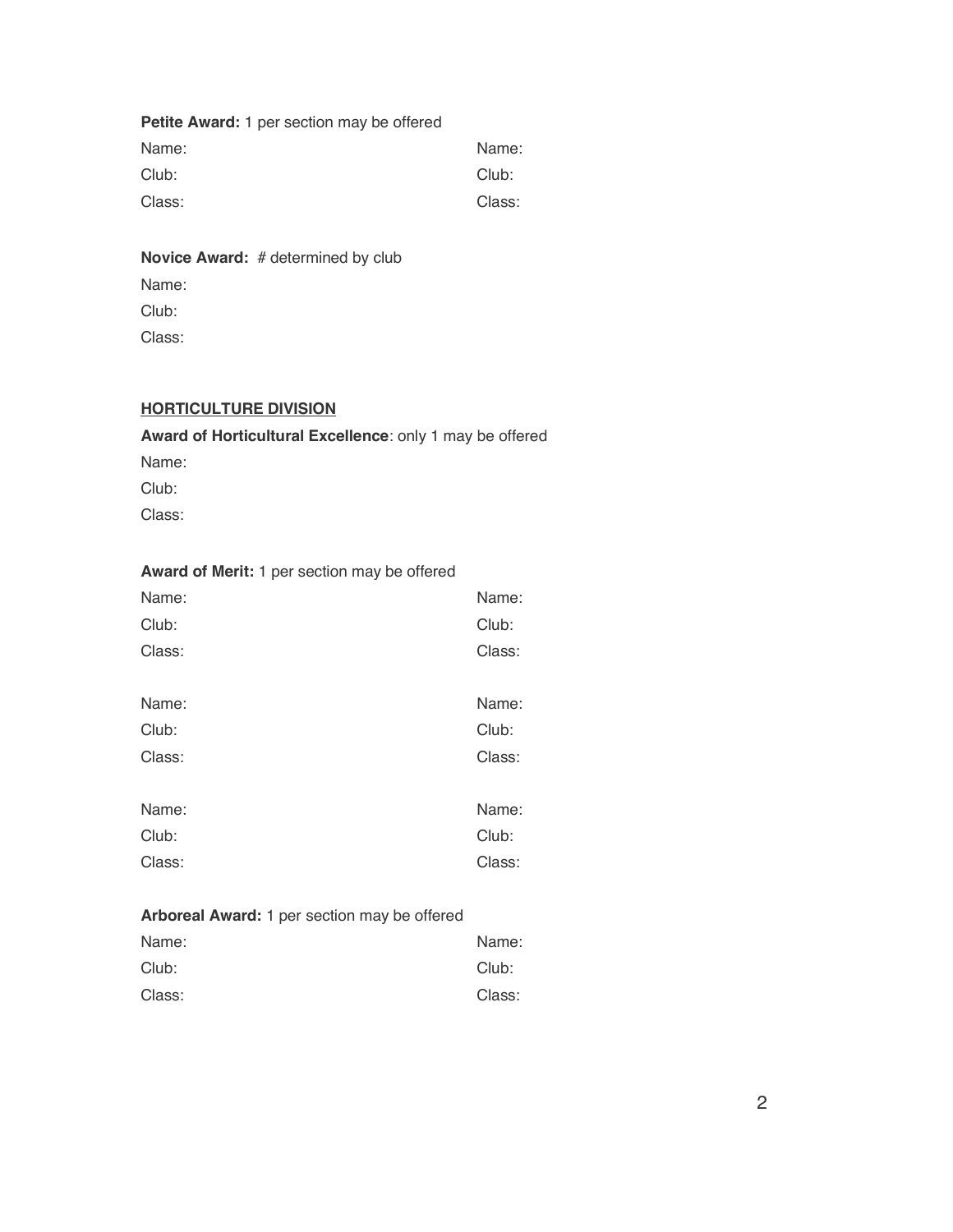| Name:  | Name:  |
|--------|--------|
| Club:  | Club:  |
| Class: | Class: |

| <b>Grower's Choice Award: 1 per section may be offered</b> |       |
|------------------------------------------------------------|-------|
| Name:                                                      | Name: |
| Club:                                                      | Club: |

| Class: | Class: |
|--------|--------|
|        |        |

| Name: | Name:  |
|-------|--------|
| Club: | Club:  |
| Class | Class: |

**Collector's Showcase Award:** 1 per section may be offered

| Name:  | Name:  |
|--------|--------|
| Club:  | Club:  |
| Class: | Class: |

|        | <b>Elfin Award:</b> 1 per section may be offered |        |
|--------|--------------------------------------------------|--------|
| Name:  |                                                  | Name:  |
| Club:  |                                                  | Club:  |
| Class: |                                                  | Class: |

## **Education Division**

**Educational Top Exhibitor Award:** only 1 may be offered Name: Club:

Class:

## **Youth/Sponsored Groups Division:**

**Youth Top Exhibitor Award:** a total of 12 may be offered ( 3 per Youth section) **Youth Horticulture:** 1 per age group or grade may be offered

| Name:         | Name:         |
|---------------|---------------|
| Age or Grade: | Age or Grade: |
| Club:         | Club:         |
| Class:        | Class:        |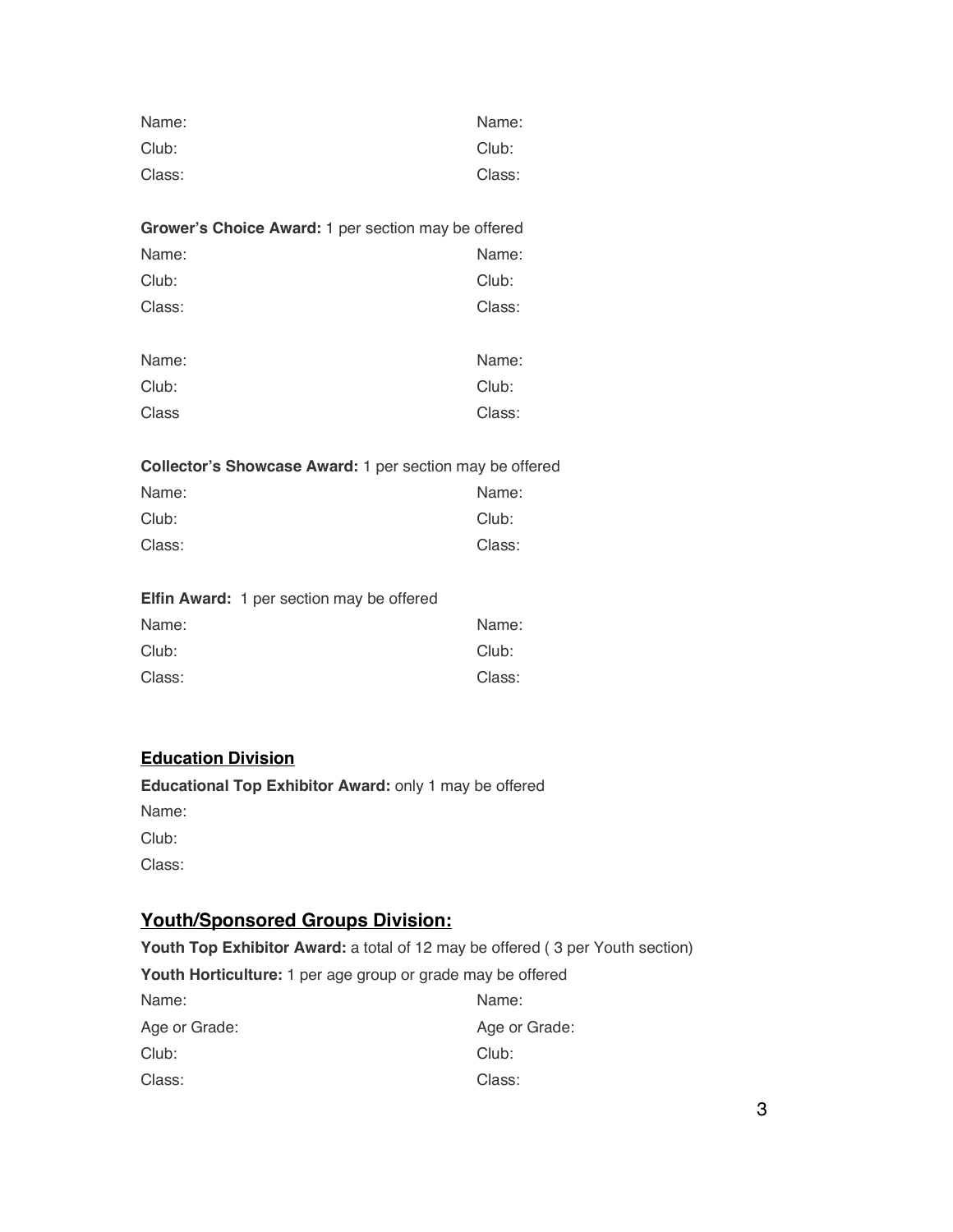Name: Age or Grade: Club: Class:

#### **Youth Design:** 1 per age group or grade may be offered

| Name:         | Name:         |
|---------------|---------------|
| Age or Grade: | Age or Grade: |
| Club:         | Club:         |
| Class:        | Class:        |

Name:

| Age or Grade: |
|---------------|
| Club:         |
| Class:        |

## **Youth Education:** 1 per age group or grade may be offered

| Name:         | Name:         |
|---------------|---------------|
| Age or Grade: | Age or Grade: |
| Club:         | Club:         |
| Exhibit:      | Exhibit:      |

| Name:         |  |
|---------------|--|
| Age or Grade: |  |
| Club:         |  |
| Exhibit:      |  |

#### **Youth Botanical Arts:** 1 per age group or grade may be offered. **Can only be offered if Youth Horticulture and/or Youth Design Top Exhibitor Award is also offered.**

| Name:         | Name:         |
|---------------|---------------|
| Age or Grade: | Age or Grade: |
| Club:         | Club:         |
| Class:        | Class:        |
|               |               |
| Name:         |               |
| Age or Grade: |               |
| Club:         |               |

Class: 4